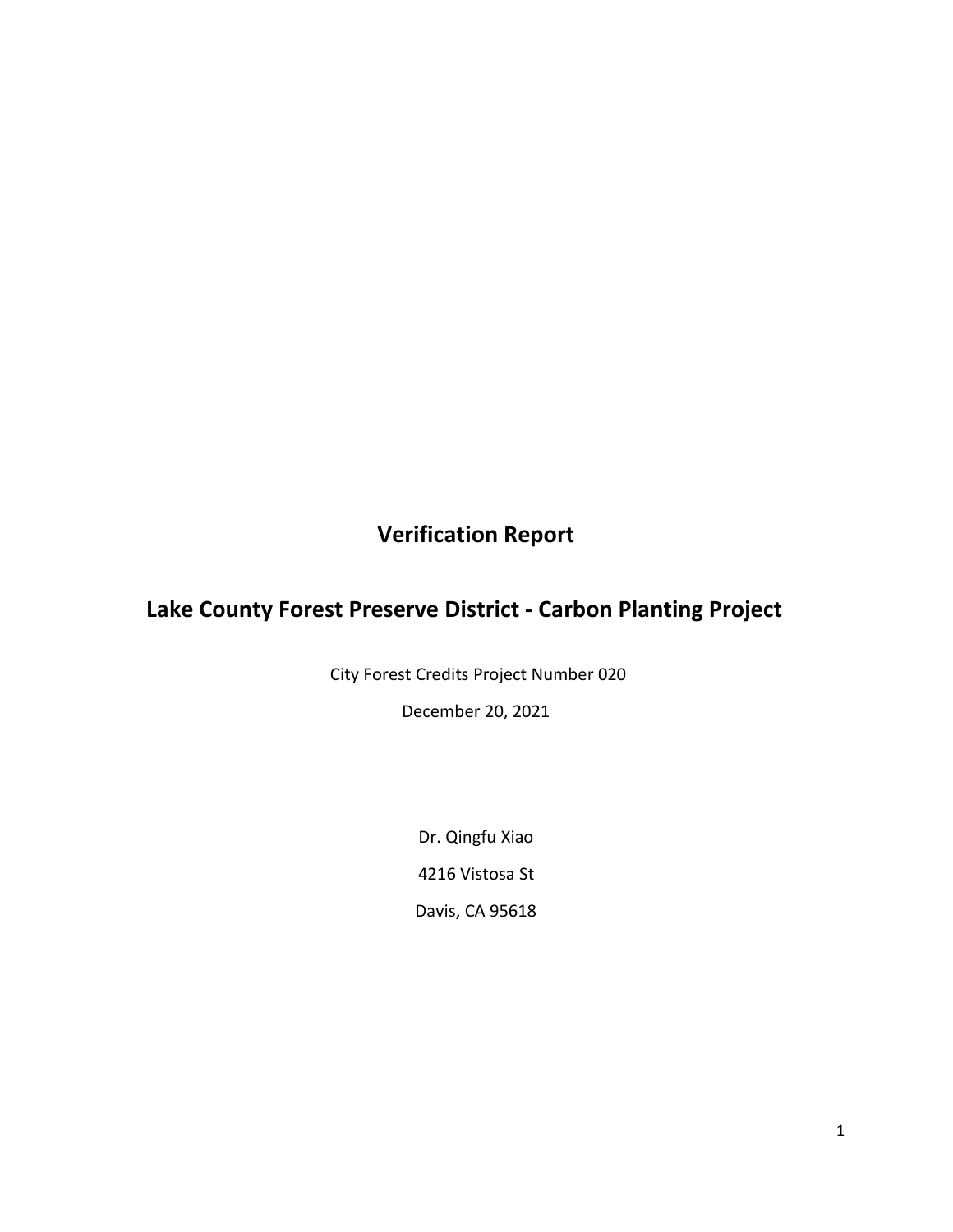# Table of Contents

| $\mathbf{1}$  |     |  |  |  |  |  |
|---------------|-----|--|--|--|--|--|
|               | 1.1 |  |  |  |  |  |
|               | 1.2 |  |  |  |  |  |
|               | 1.3 |  |  |  |  |  |
| $\mathcal{L}$ |     |  |  |  |  |  |
|               | 2.1 |  |  |  |  |  |
|               | 2.2 |  |  |  |  |  |
|               | 2.3 |  |  |  |  |  |
| $\mathbf{R}$  |     |  |  |  |  |  |
| 4             |     |  |  |  |  |  |
|               | 4.1 |  |  |  |  |  |
|               | 4.2 |  |  |  |  |  |
| 5             |     |  |  |  |  |  |
| 6             |     |  |  |  |  |  |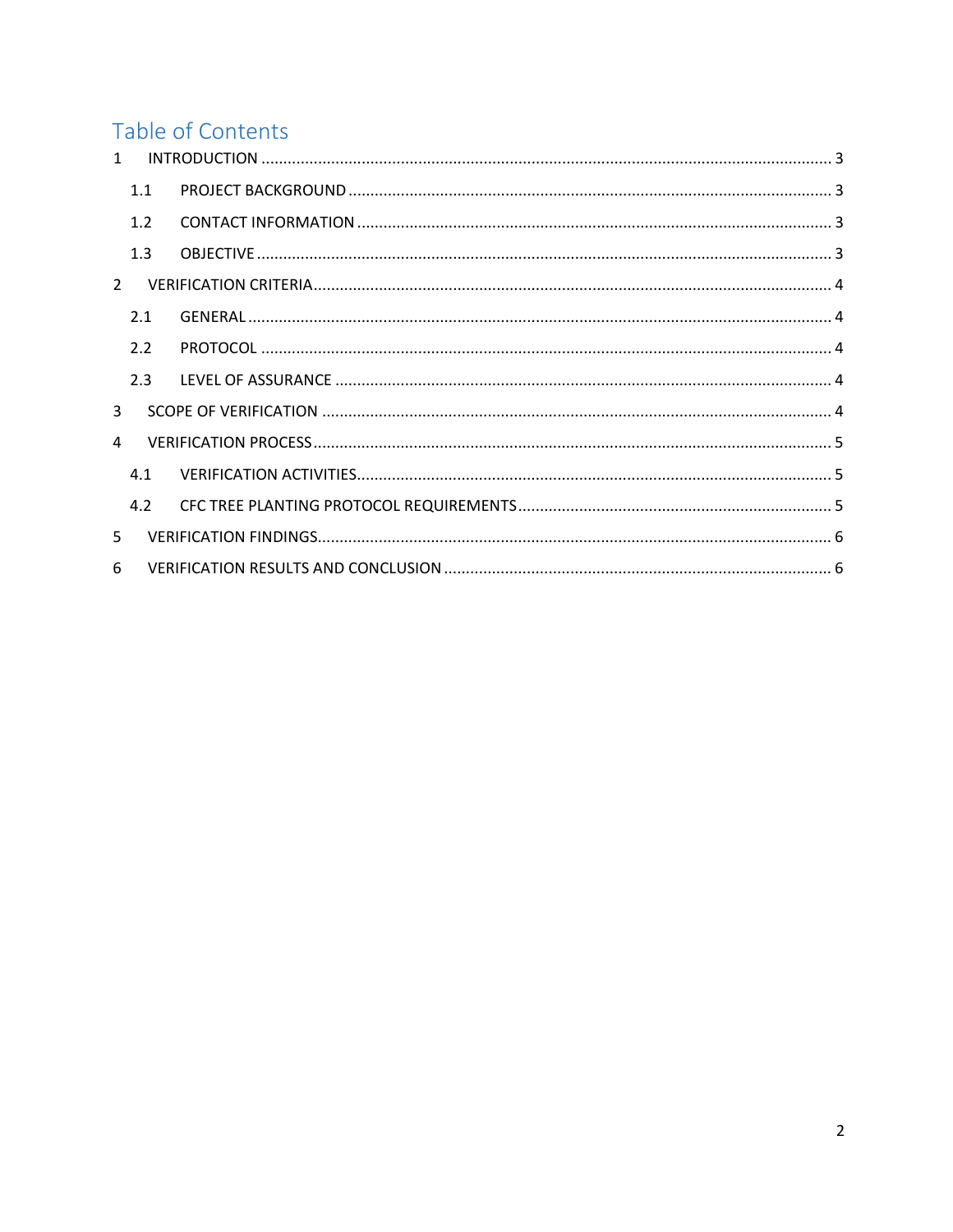# <span id="page-2-0"></span>1 INTRODUCTION

Dr. Qingfu Xiao (Verifier) was engaged to verify the Lake County Forest Preserve District - Carbon Planting Project (Project) Libertyville, IL, for the period September 1, 2019 to October 29, 2021. The goal of the verification is to ensure that the GHG assertion is materially correct, and that the assertions made by the project are well documented.

### <span id="page-2-1"></span>1.1 PROJECT BACKGROUND

Lake County Forest Preserve District (the District) planted trees at 16 preserves from 2019 through 2021. In total, 2,940 trees representing 24 species were installed at the preserves. The planting areas were varied and ranged from restoration of retired agricultural fields to enlarging and enhancing existing woodlands. All project sites had the overall goal of restoring the historic tree diversity and canopy structure/density that existed prior to settlement (~early 1800s).

#### <span id="page-2-2"></span>1.2 CONTACT INFORMATION

Project Operator Lake County Forest Preserve District 1899 West Winchester Road Libertyville, IL 60048 Contact: James L. Anderson, 847-968-3282, janderson@lcfpd.org

#### Verification Body Dr. Qingfu Xiao 4216 Vistosa St Davis, CA 95618

### <span id="page-2-3"></span>1.3 OBJECTIVE

<span id="page-2-4"></span>The goal of this GHG emission reduction verification is to ensure that the GHG assertion made by the Project is materially correct, that the assertions and assumptions used in the offset calculations are appropriate, that the offset calculations conform to the City Forest Credits (CFC) Protocol, and that the Project is in compliance with all CFC requirements relating to eligibility, accounting, and documentation.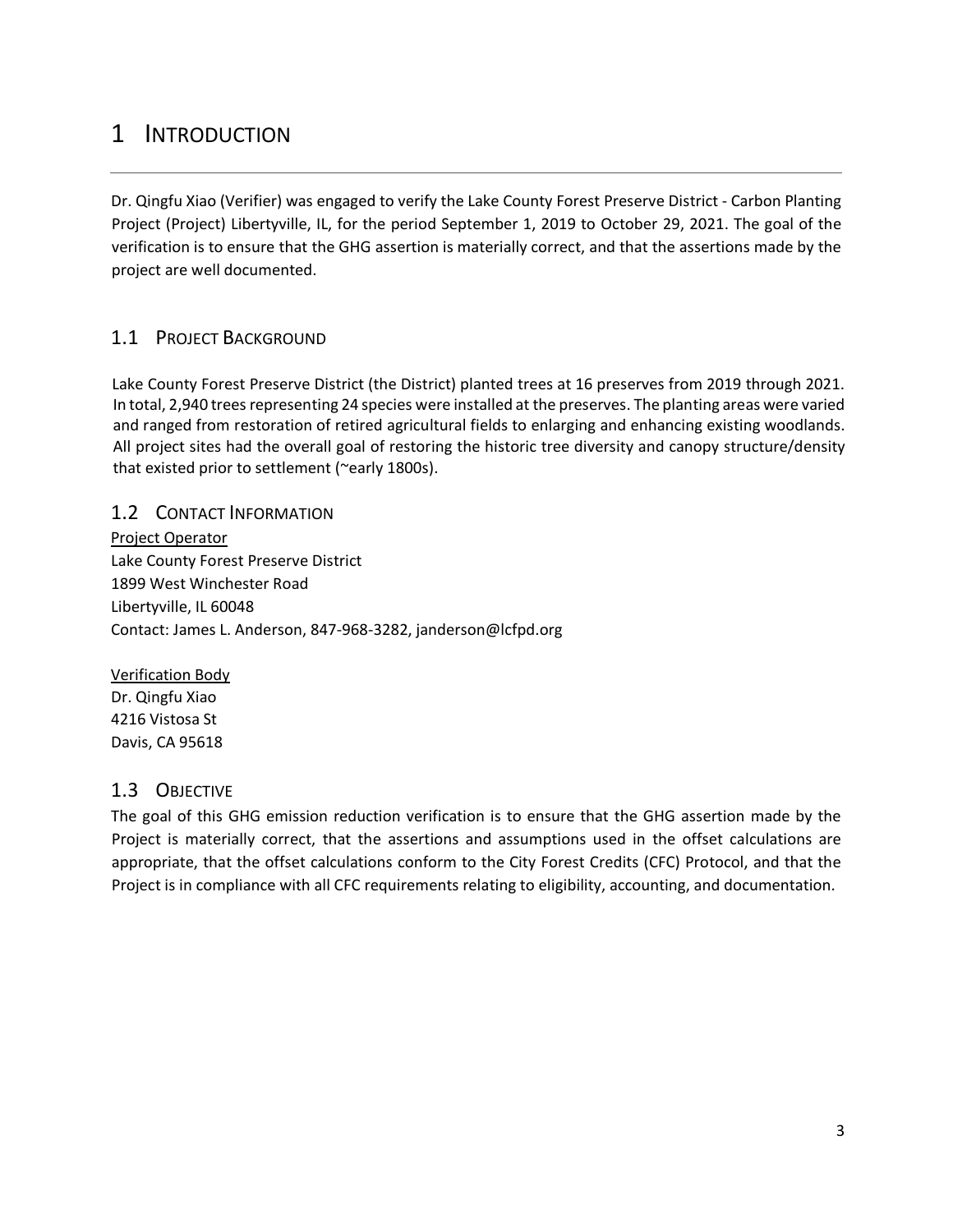# 2 VERIFICATION CRITERIA

#### <span id="page-3-0"></span>2.1 GENERAL

The Registry will accredit third-party verifiers who will verify compliance with this Tree Planting Protocol per International Standards Organization 14064-3. Specifically, the Registry adopts and utilizes the following standards from ISO 14064-3:

- Upon receiving a Project Report with updated data on eligibility, quantification of carbon and cobenefits, and a request for credits, the Registry or the Project Operator will retain a third-party verifier to verify compliance with this Protocol.
- The Registry requires a reasonable level of assurance in the accuracy the asserted GHG removals to a reasonable level.
- The verification items identified in Tables C.1 and C.2 are all material elements, and any asserted GHG removals must be free of errors, misstatements, or omissions regarding those elements.
- The Registry will record, store, and track all quantification and verification data and either display it for public review or make it available for public review upon request.

#### <span id="page-3-1"></span>2.2 PROTOCOL

The verification was conducted to the City Forest Credits Tree Planting Protocol, version 9, February 7, 2021.

#### <span id="page-3-2"></span>2.3 LEVEL OF ASSURANCE

This verification was conducted to a reasonable level of assurance. The Verification Report accurately reflects the documentation contained in the Project Design Document and supporting documents.

### <span id="page-3-3"></span>3 SCOPE OF VERIFICATION

- The Project encompasses land in Libertyville, IL, specifically described in the Project Design Document.
- Period is September 1, 2019 to October 29, 2021.
- The verification includes review of documents, data, imagery, and other evidence provided by the Project Operator; independent checking of selected data; checking of calculations for accuracy and conformance with the Protocol.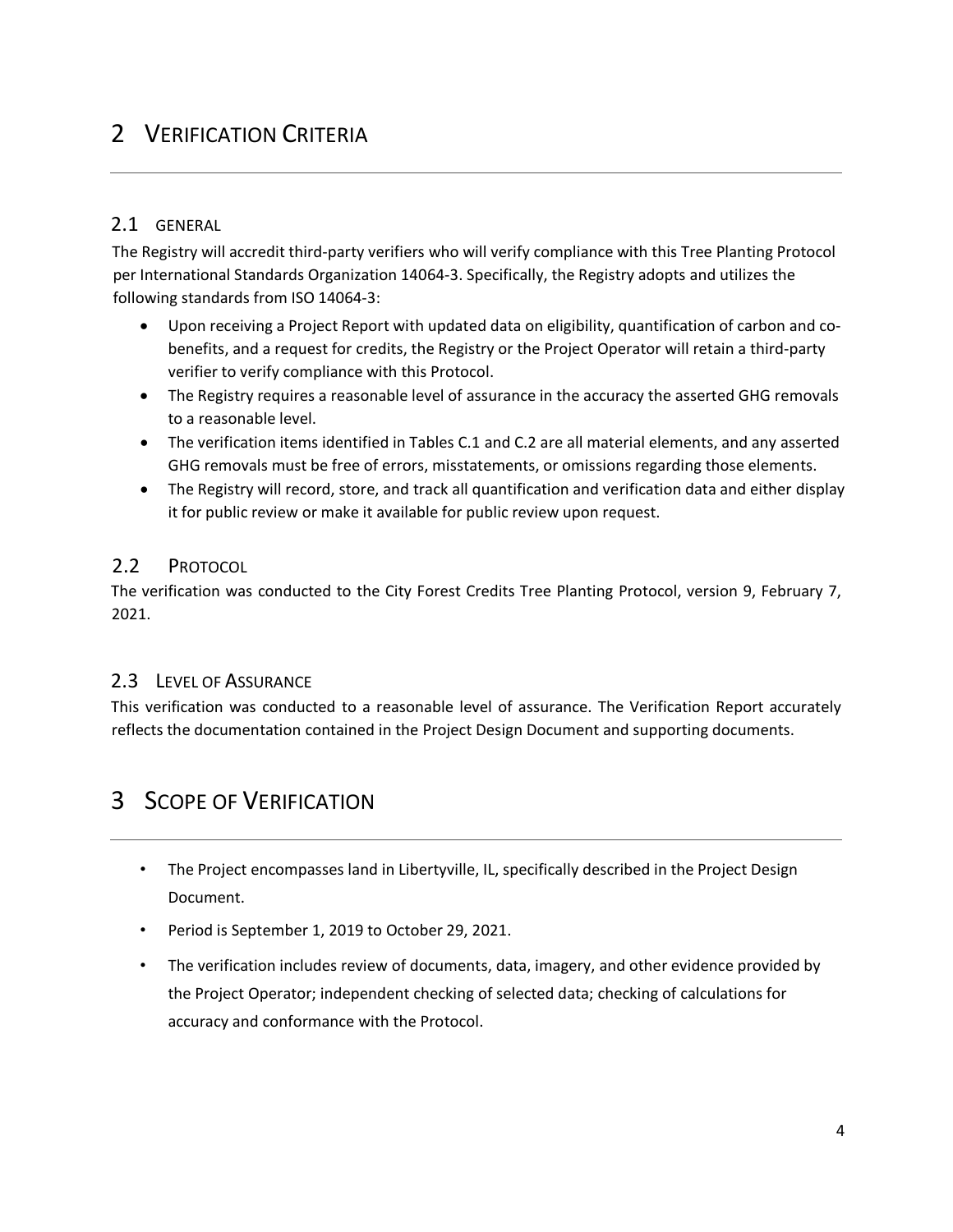# <span id="page-4-0"></span>4 VERIFICATION PROCESS

#### <span id="page-4-1"></span>4.1 VERIFICATION ACTIVITIES

The verification process consisted of the following activities:

- CFC and Verifier jointly responded to questions from the Project Operator, regarding how to interpret the Protocol
- Verifier reviewed and commented on draft versions of the credit calculations
- Verifier checked all requirements in the Protocol, confirmed that documentation satisfies the requirements of the Protocol, and that values extracted from the documents and conclusions drawn from the document are accurate and appropriate
- Verifier independently checked mapping and at least selected data or calculated values in each stage of calculations
- Verifier submitted to the Project Operator requests for clarifications and corrections, as issues came to light, and reviewed revised and corrected documents and calculations

### <span id="page-4-2"></span>4.2 CFC TREE PLANTING PROTOCOL REQUIREMENTS

Verifier reviewed the Project against all CFC Tree Planting Protocol requirements and confirmed the following:

- Project Operator Identify (Section 1.1): Verifier confirmed identity by reviewing Project Operator website or state/local records.
- Project Design Document (Section 8): Verifier reviewed and confirmed Project Design Document is complete and accurate.
- Project Implementation Agreement (Section 1.2): Verifier confirmed fully executed Project Implementation Agreement on file.
- Location (Section 1.3 and Appendix C): Verifier reviewed mapping and location data.
- Right to Receive Credits (Section 2 and Appendix C): Verifier confirmed either a signed Declaration of Land Ownership or Agreement to Transfer Credits.
- Commencement (Section 5 and Appendix C): Verifier reviewed Approval of Application Letter.
- Project Documentation (Section 6 and Appendix C): Verifier confirmed all required project documentation present.
- Additionality (Section 4 and Appendix C): Verifier reviewed for additionality as follows:
	- o Legal requirements test no law or ordinance for Project Operator to plant trees.
	- o Performance Standards Baseline (Appendix D) per the program wide performance standard baseline showing net tree loss, these trees are additional.
- Permanence (Appendix D): Verifier confirmed Project Implementation Agreement imposes a legal obligation to Project Operator to conduct this project for 25 years, including a reversal obligation.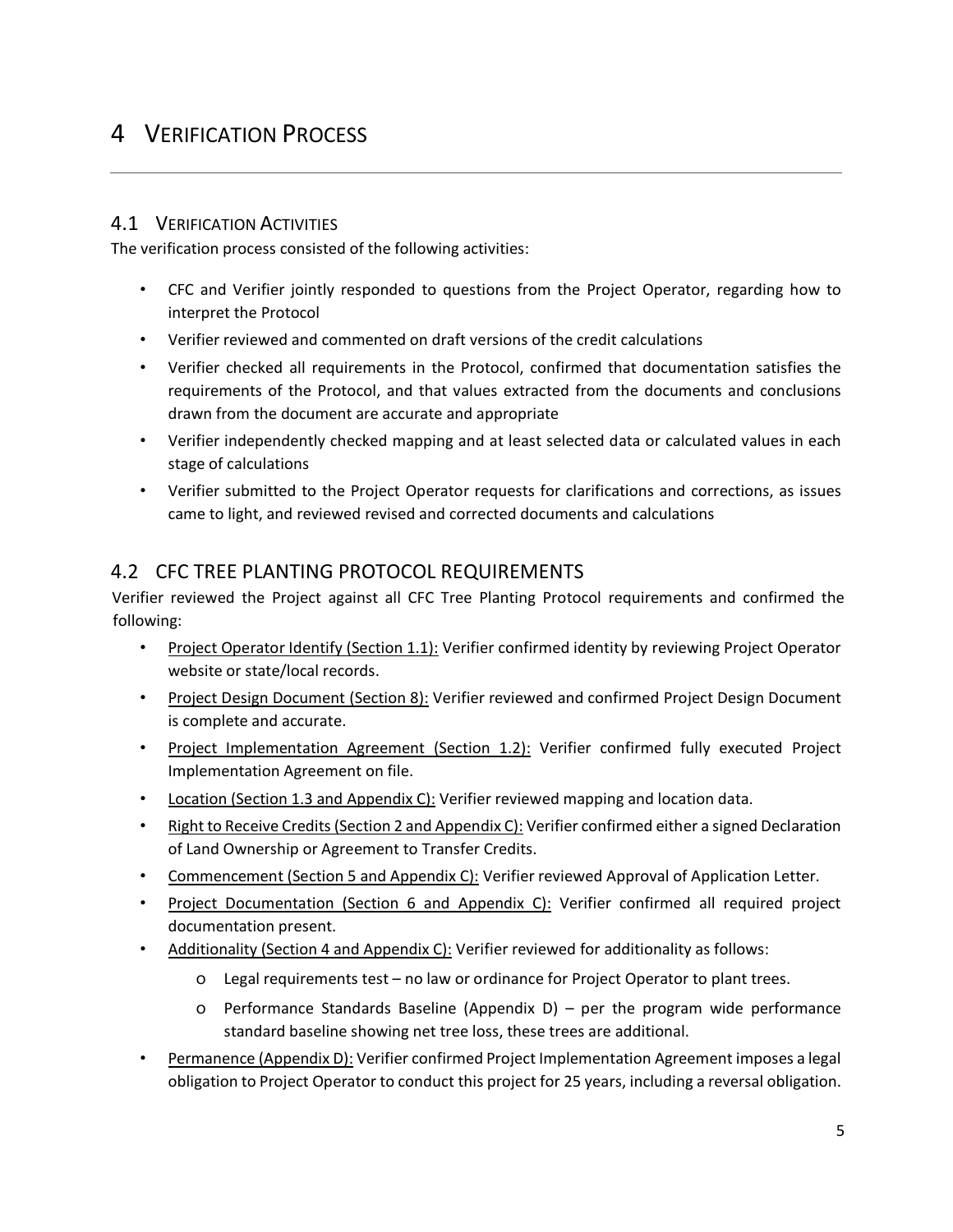- Quantification (Appendix B):
	- o Verifier confirmed Project Operator utilized the CFC quantification methodology described in Appendix B.
	- o Verifier reviewed the accuracy of the data integrity in the quantification methodology.
	- o Verifier reviewed geocoded photos and imaging.
	- o Verifier reviewed the Declaration of Planting and Declaration of Planting Affirmation.
- Co-Benefits (Appendix B): Verifier also confirmed the calculation of ecosystem co-benefits as set forth in the CFC-developed quantification tool listed below in Section 6.

### <span id="page-5-0"></span>5 VERIFICATION FINDINGS

All issues raised by Verifier were clarified or corrected by the Project Operator and all issues were closed by appropriate responses by Lake County Forest Preserve District.

### <span id="page-5-1"></span>6 VERIFICATION RESULTS AND CONCLUSION

This verification of the Lake County Forest Preserve District - Carbon Planting Project for the period September 1, 2019 to October 29, 2021 was completed in a manner consistent with ISO 14064-3 and in conformance with relevant CFC standards and guidelines. The table below is a summary of the emission reduction or removals.

| Site(s)        | <b>GHG Removals</b><br>(tCO2e) | <b>GHG Removals After</b><br><b>Deductions for Mortality</b><br>(20%) and Risk Buffer (5%)<br>(tCO2e) | <b>CFC Carbon+ Credits</b><br>to be Issued to<br>Project (tCO2e) |
|----------------|--------------------------------|-------------------------------------------------------------------------------------------------------|------------------------------------------------------------------|
| Carbon Project | 8,097.3                        | 6,154.0                                                                                               | 615.4                                                            |
| Cumulative     | 8,097.3                        | 6,154.0                                                                                               | 615.4                                                            |